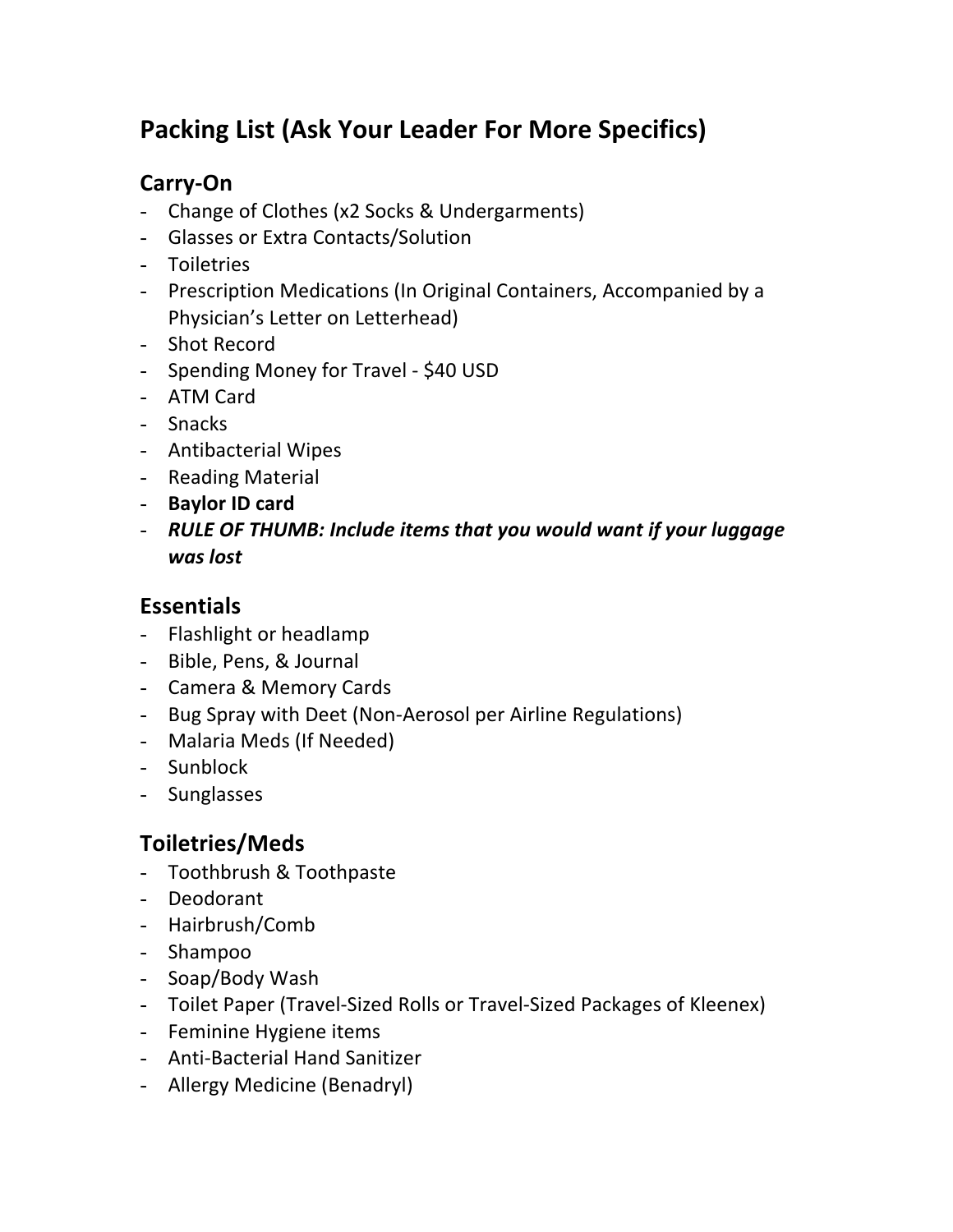- Pain Reliever (Tylenol or Advil)
- Imodium'
- Pepto-Bismol
- Laundry Detergent (Travel-Sized)
- Laundry Bag (Can use a Pillow Case or Trash Bag)
- Towel & Washcloth

#### **Clothing**

#### - *Modest dress is the rule!!!*

- *Skirts (Below Knees)*
- Shirts (No Tank Tops or Spaghetti Straps or Anything That Reveals the Midriff)
- Pants, Jeans, or Capris (Lightweight)
- Shorts (To Be Worn at the Hotel or For Specific Mission Projects...KEEP" *THEM"LONG!)*
- Undergarments
- Socks
- Shoes (Tennis Shoes, Chacos, Dress Shoes...Depends on Your Projects)
- Flip Flops (For Around the Hotel, etc.)
- Pajamas
- Fleece/Sweatshirt (For Mornings & Evenings)
- Windbreaker or Lightweight Waterproof Jacket

#### **Optional**

- Umbrella
- Cheap Watch
- Power Converters
- Snacks (Bring Items That Won't Melt)

#### **DO NOT BRING**

- Travelers' Checks
- Regular-Size Pillows
- Jewelry
- Earrings (Avoid Anything Large or Flashy)
- No Charms That Display Religious Symbols
- Laptops & Electronics
- *RULE OF THUMB: If it will distract you or others, leave it behind!*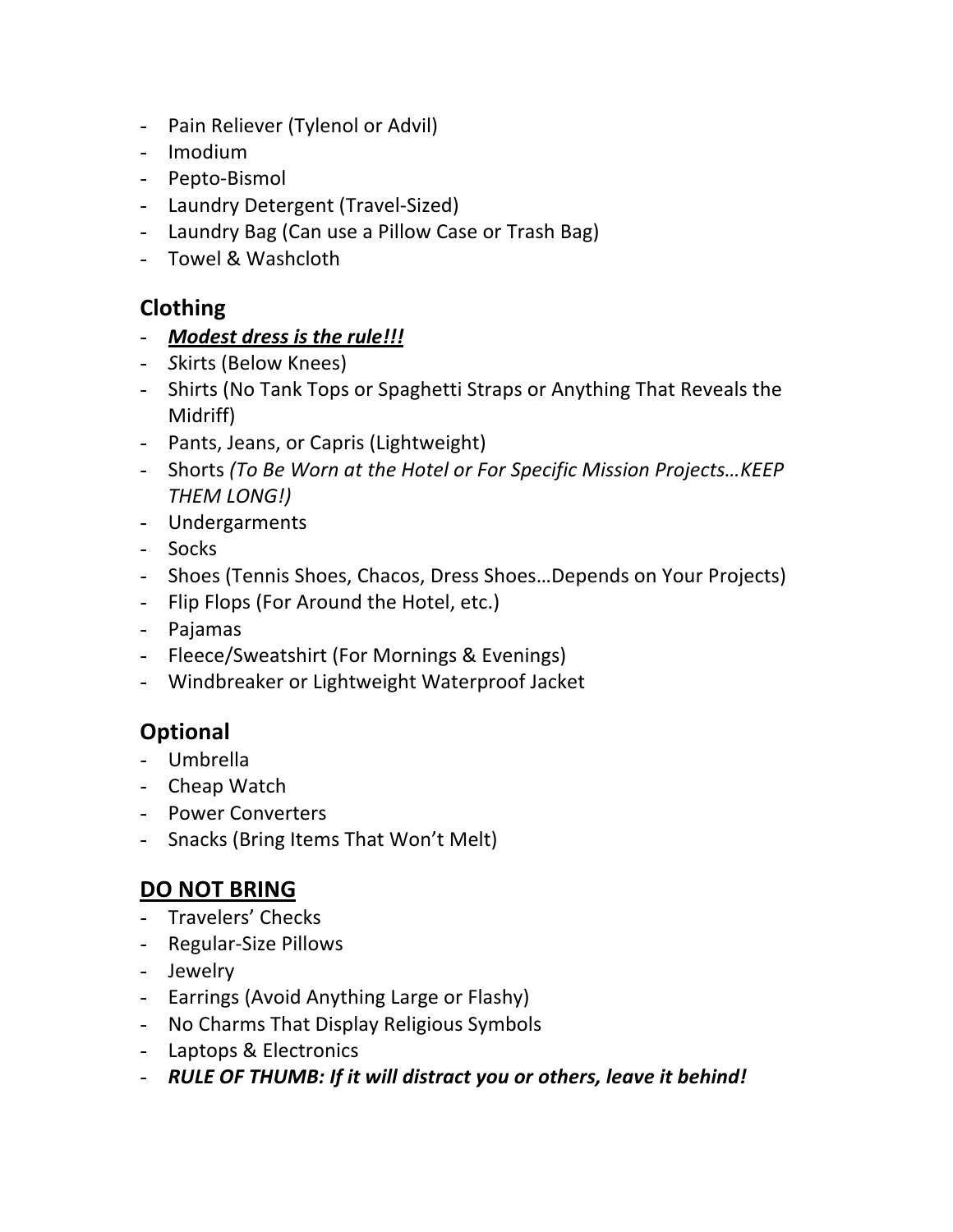## **How to Pack**

**DO NOT OVER PACK!** It is tempting to pack everything you can think of "just in case," but do you really want to have to lug around a giant, heavy bag? Stick to the provided list of items; it has been designed by seasoned travelers. Buy travel-sized items, follow the tips below, & you will have everything you need for a your trip.

#### **General(Guidelines:**

- Keep over the counter meds in their original boxes/containers
- Place all liquids in plastic bags
- Take items other than meds out of outer packaging (batteries, snacks, wipes, etc)
- Roll your clothes & utilize large plastic bags for each type of item
- Leave vanity items at home (straightening irons, blow dryers, electric razors, etc.)

### **Your Carry-On**

Your carry-on should be a medium-sized backpack (school pack, day pack, etc). This bag can then be used in country for day trips to various project sites. You will have to carry this bag through various airports.

- Pack any item that you cannot live without if your luggage is lost
- Pack a change of clothing with at least two changes of socks/undergarments
- Pack all prescription medication in one plastic bag with a signed letter from your physician on official letterhead
- Pack all toiletry items in one quart-size bag or smaller. Place this bag in an outer pocket for easy removal at the security checkpoints
- All toiletry items must be smaller than 3 oz.
- Pack extra contact lenses solution and/or eyeglasses
- Pack something to read or do (crossword, sudoku, etc.)
- Pack your bible, journal & pens
- Pack your camera & memory cards
- Pack a few snacks & some gum or breath mints